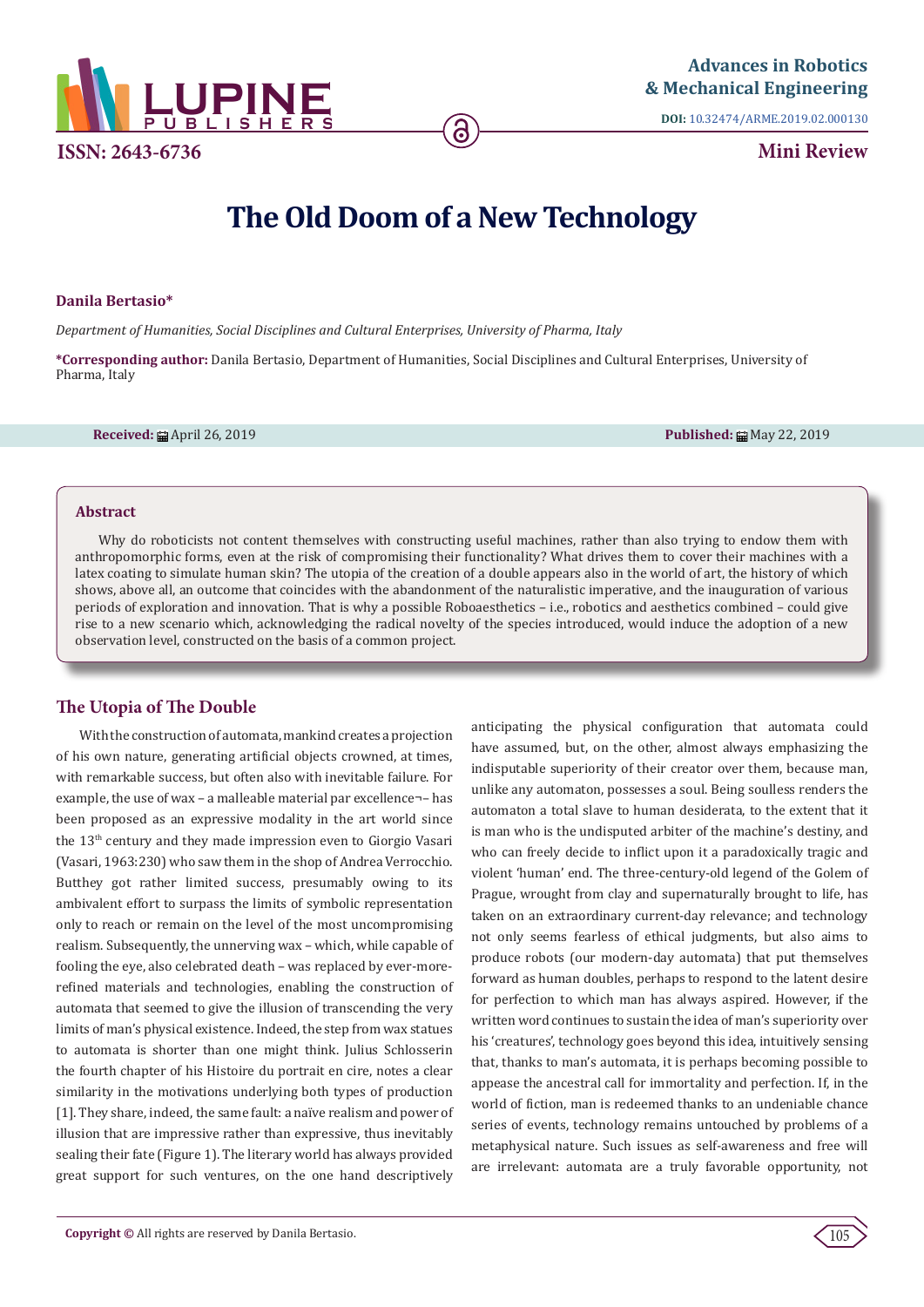least because death and disease cannot touch them, because their inability to procreate keeps them, in some way, distant from either life or death.



There is one thing, however, that literature and technological reality have in common: they share the conviction that it is worth our while to attempt to repeat the history of the world, at an accelerated rate, trying not to omit anything essential. The risk of failing in the enterprise is evidently not a sufficient obstacle or deterrent to induce surrender. Whereas, in the  $18<sup>th</sup>$  century, in addition to the disconcerting wax statues, there were artificial or 'humanoid' beings whose souls remained firmly in the hands of their creators, today's roboticists design and construct robots that come very close to resembling human beings, in the attempt to endow them not with souls but with the greatest possible autonomy of thought. In fact, current-day anthropomorphism is becoming ever more demanding and ambitious in its production: it has now succeeded in creating not only movement, but also the morphing of limbs and facial features – both of which performances have made the eighteenth-century works of Jacques de Vaucanson and the Jacquet-Droz brothers pale into insignificance - and are strongly reminiscent of the golden maidens forged by the ancient Greek god Hephaestus (later identified with the Roman god Vulcan), whose creative abilities induced him, not to exceed nature by creating unprecedented forms, but to imitate its existing forms as closely as possible. Man, even with regard to his quest for a self-replica, gives evidence of having attained a certain evolutionary stability. He returns, from time to time, to the same old projects, applying, for their realization, procedures that are ever more sophisticated yet typical and recurrent; he takes into account his failures, yet is ready to run headlong into them again. He does not content himself with the robot-slave, with the machine-as-tool; but rather, infringing cultural limits and taboos, he once again sets out to realize his dream, which envisages, in the role of protagonist, a robot endowed with cognitive autonomy, and capable of feeling emotions.

## **Robotics Between Misconception and Market Requirements**

One could argue that the roboticists' insistence upon attempting to give their creations the likeness of human beings is perhaps intended as a sort of amusing pursuit dating from man's ancestral origins, in which illusion and power are intermingled. It is also reasonable, however, to ask oneself what effects the interaction with anthropomorphic robots might have upon the average person, generally lacking coherent systems of representation regarding the principles of science and technology. Contemporary Western culture is guided largely by positivistic and pragmatic premises as opposed to theological and metaphysical issues. Nevertheless, it still shows great difficulty in assimilating rational and methodological criteria as a means of attaining well-balanced forms of public acceptance of scientific knowledge and technological products. The ease with which designers take for granted that an anthropomorphic robot should be more readily accepted is testimony to the widespread diffusion of the idea that mankind always needs to, and is always able to, reduce to the known, the familiar, the natural, even the most counter-intuitive scientific knowledge and the most complex technological innovations. In reality, we are dealing with processes that are often resolved with the reinstatement of myths intended as solutions to mysteries – such as entities with which, ultimately, we can interact by natural means, without running the risk of plunging into the abyss of ignorance or of the 'radical other'. In other words, the technological double, thanks to its 'natural' form, represents a sort of unconditional surrender, on the part of technology, to a man who defines himself as a user, and who, continuing to take for granted the world and its objects, appears to have no intention of calling into question his own body of knowledge. If his acquired objects continue to work as expected, and their use continues to produce the results he expects, he has no need to ask further questions.

The natural look of robots – so it is thought – should further facilitate their acceptance. This explains, at least in part, the propensity of certain technologists to predict that robots, within twenty years, will inevitably be beautiful, gracious and polite. For example, according to Hirochika Inoue, who has been working on anthropomorphic robots for the past four decades, we shall, in the not-too-distant future, be aided by robots in all sorts of activities, and their size and appearance will certainly be a winning bet. This is the basis of his conviction that the reproduction of every human physical characteristic should be strictly functional for reaching the desired objective. The face should have eyes to see and ears to hear. There should be arms and hands to grasp and manipulate objects, and two legs (more versatile than wheels) to allow the robot to move around easily and avoid obstacles. The anthropomorphism of robots ultimately demonstrates that the designers themselves are perhaps channeling their efforts on the basis of an assumption that is overly simplistic, convinced that the physical feasibility of the technological device requires avoiding, at all costs, that which is in fact inevitable: the acceptance of its belonging to a constitutionally different 'species'. The effort to assign human features to the machine, resorting to all sorts of materials, is therefore nothing other than the umpteenth miserable attempt to create an interlocutor that is not too distant, in terms of complexity, functionality and demands, from our own species.

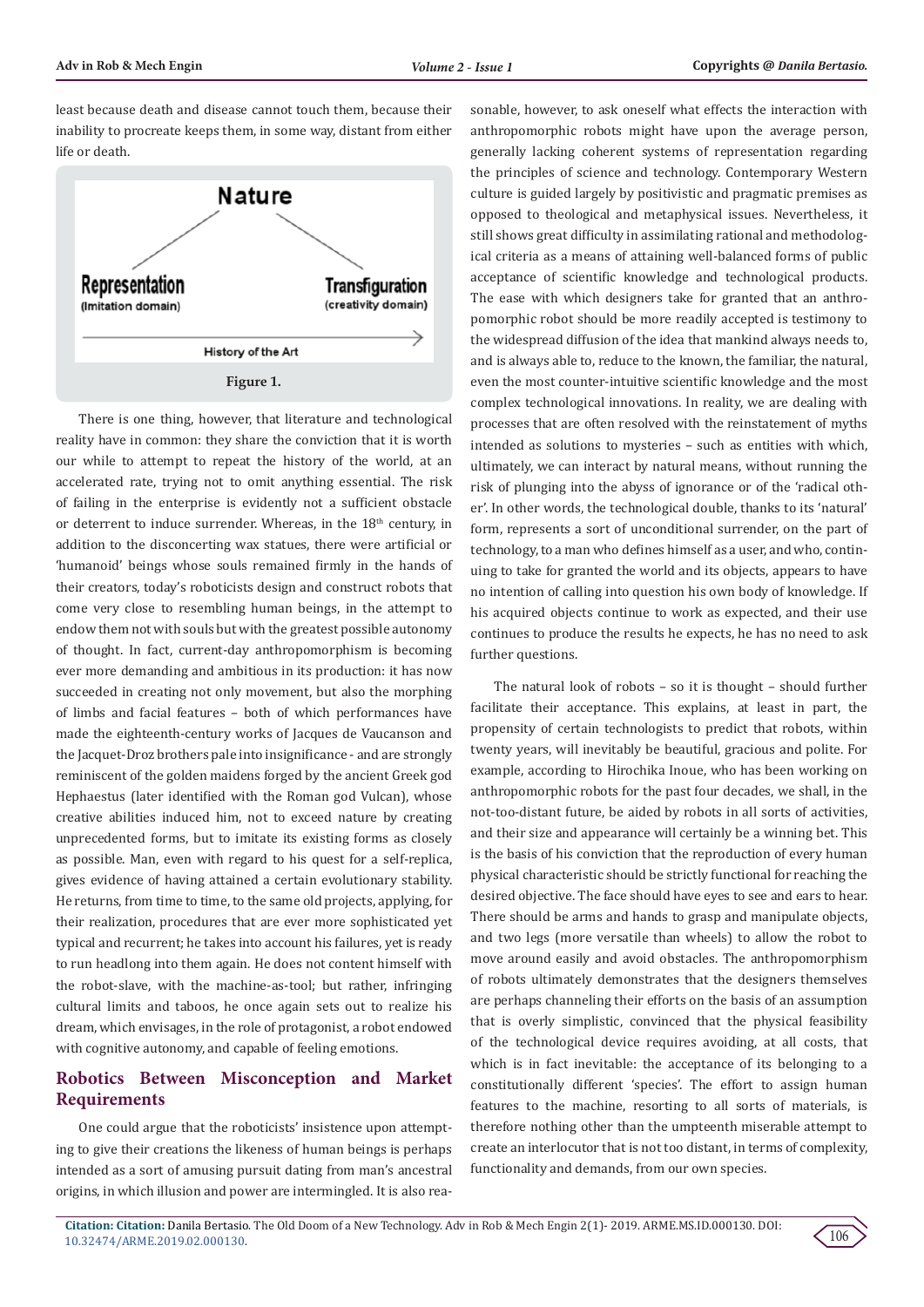## **Body and Soul**

Undoubtedly, robots that behave intelligently, reproducing human sensorimotor abilities in response to a variable environment, and demonstrating the capacity to represent the world, just as we do, thanks to the processing of information filtered by heteroceptive sensory organs (of sight, hearing, touch and smell) and proprioceptive sensory organs (of position, movement and balance), are already a great achievement in their own right. Nevertheless, the desire for replication pushes us even further, inducing us, for example, to cover the mechanism with a warm, pink epidermis. All of this triggers reflection that abruptly carry us back to the thirteenth century – that is, back to the time of the waxen statues. However, in the case of modern-day robots, artificial skin is not only an added dimension, a simple integument, a sort of whole-body glove; it helps us to understand the most recent trends in anthropomorphism. Edmund Husserl – to whom we are indebted for some of his fundamental intuitions regarding matters of the body – distinguishes between Körper,the physical body, the somatic body for which we can provide an anatomical and physiological description, and Leib, the living body, the body in its entirety and not in its individual parts. Unlike the body intended as object or thing, the Leibis characterized by intentionality, thanks to which human beings establish a relationship with the world. While the Körperis bounded by the outermost layer of skin – a limit that encloses it as if in a sack – the Leib transcends this limit and opens itself to a world of meanings: a world endowed with sense [2]. While, on the one hand, the Cartesian distinction between body and soul – considering them as two metaphysically distinct realities – no longer holds sway as it once did, on the other hand, a conception of 'living body' incarnating the consciousness seems to be gaining ground. This conception would locate the robot, in the event of it exhibiting abilities to process sense and intentionality, in a dimension that is no longer only physical. The decision to cover the body of the robot with latex should not, however, be understood exclusively as a stratagem aimed, above all, at concealing its artificial otherness. Rather, such a choice indicates just how much the 'being there' of the robot is an event that engages it entirely, opening it 'bodily' to the world. Therefore, just as for the human being, whose skin constitutes the basis for his every psychological development – from the moment when separation from the mother is experienced by the newborn baby as a brusque laceration of a common skin – for the robot, too, the skin would function as a narcissistic shell, allowing it to represent itself as an 'I', able to assure its own equilibrium by relying on its own mental contents. It is obvious that if this were the case, we would be facing a sort of 'hyper physics' of mimesis, because the robot would be a nonmetaphysical double: a double that is not satisfied with a mere form and appearance, but which goes well beyond – in short, a body that presents itself to the world as a subject, an individuus.

## **Why the need for a Roboaesthetics?**

The invisible sensors that simulate the natural sense of touch underline, in reality, the complexity of the human machine with respect to an artificial one. Notwithstanding the marvelous intricacy of each of the two systems – both natural and artificial – unbridgeable differences persist that should lead us to assume a critical position about the often-facile analogies between man and robot. In other words, the technology of 'naturoids' moves and operates within a natural environment, reproducing its processes (Negrotti 2012:3). For this reason, it is complementary to nature but does not substitute it in full: and at times it can enrich or complement nature only by attributing, to natural objects, properties and capacities that they do not in fact possess. Therefore, assuming that the ambition of modern-day engineers to construct a robot similar to a human being will one day be realized, it should be remembered that the original, the exemplar, will remain unchanged, and that even if the copy seems perfect, the man-mimicking robot will not be able to present all of man's characteristics. In short, disappointment is just around the corner, and the destiny of Pygmalion is ready to repeat itself. An incredible paradox lies at the heart of all this. A statue that is no longer a statue, that is no longer cold and immobile is destined, like all human beings, to age, thus losing the only unique privilege it might have had. That of Pygmalion is one only among the many instances. All history of the art, starting from the fascinating Greek fables, develops around the replication myth and the ambiguity always present between the represented object and its natural exemplar. Therefore, we can maintain that the art is the only knowledge strategy able to provide to robotics an alternative to its replication ambition. This is due to two fundamental reasons. The first is the fact that the art has been the absolute domain of reflection on the imitation of nature. The second one is that it ended giving it up.

In other terms, the art shows the existence of limits for the replication that cannot be exceeded. The artist, by now, has freed himself from the obligation to confront to the object he wants to reproduce. The model he refers to is, so to say, exhaustive because the artist must not deceive anyone, he must not explain anything but his own poetics. This is a matter of a historical outcome that should not be neglected by the roboticians. Actually, they seem to perceive the discrepancies between the properties of the natural object and the ones of the robot, as a sign of a discouraging failure of a project. The following graphics clearly synthesizes this point. The continuum of positions on the time axis spans from the most rigorous representational conception to one more open to assign to the art an innovative, constructive and fantastic role, that is to say, characterized by the ability of the artist to go beyond the original object or even regardless of it. It is interesting to remark that the same axis can indicate the various options available to robotics.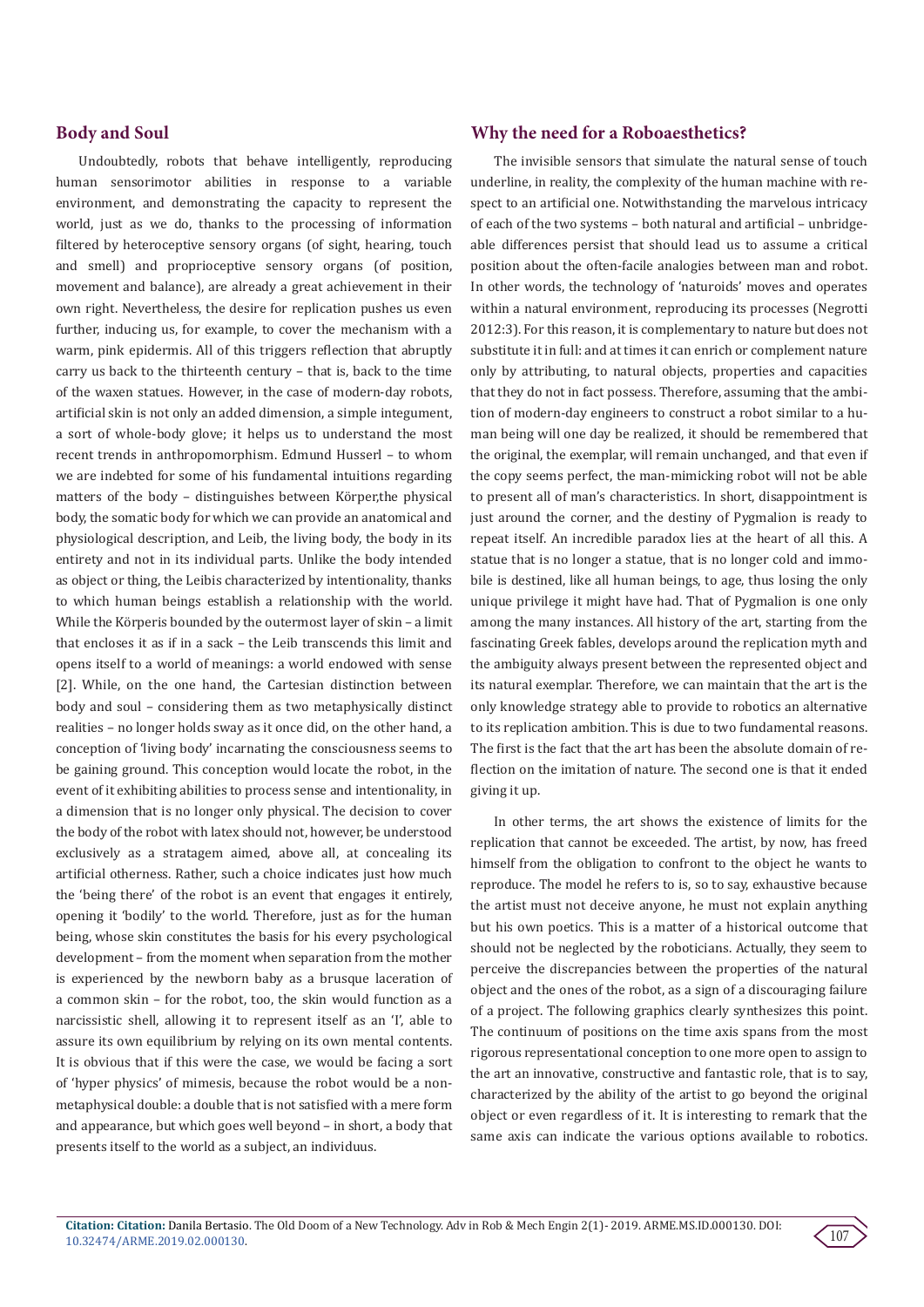In fact, since the replication ambition of the anthropomorphic robotics is perfectly analogous to the representational efforts of the art, it makes sense to ask if robotics could get a useful lesson from the development of the art and its abandonment of the replication utopia. In fact, giving up the replica obsession "the design space opens without limits" [3]. In short, then, in the light of the intuitively insurmountable limits of artificial production, we may ask: is a 'figurative' robotics really worth pursuing, or might an 'abstract' robotics – or at least one freed from the obsession for replication that has so long afflicted the world of art – be just as seductive? We can deduce that the answers to these questions are not to be found in the suggestions advanced by this or that expert on aesthetics nor, least of all, in the ideas of the latest up-and-coming guru from the fashion world, nor in the often rather gloomy fantasies of the mass-media nor, for the moment, in the sinuous humanizing forms promoted by the Ars Robotica. On the contrary, robotics and art in association could potentially open up a new scenario which, considering the radical novelty of the new 'species', could attain a level of observation based on a common project. If, on the one hand, the unification of several levels of observation of reality – in this case, that of robotics and art – entails a depletion of the original levels, on the other hand, it has the power to produce an enhancement of the new level because, during the process of synthesis, the levels are invariably transformed into a totally new perceptive and attributive configuration. It is obvious, indeed, that a robot with extrinsic ornamentations exhibits a makeshift embellishment, based on a propensity for Utopian or merely didactic imitation, without any attempt to grasp and interpret the new reality that the robot heralds – a reality that is, in other ways, insistently but generically propagandized as revolutionary and unprecedented. Endowing robots with human features certainly does not appear to depend ultimately on a concept that considers non-human constraints, but above all the added extras of the technology available, as novel elements worthy of exploration and development. For example, what does the fact that a robotic wrist that might easily be permitted to turn through 360 degrees, as opposed to our mere 180 degrees, entail with regard to the aesthetic correspondence between natural movement and artificial movement? It is obvious that an accentuated anthropomorphism cannot but lead to a shrivelled, non-flowering branch of robotics: a new, more spectacular phase, but one which is essentially identical to the automata tradition of past centuries. With regard to both the potential performance and the aesthetic appearance of a robot, the determination to make it a surrogate of man would actually end up limiting its potentialities. A robot with an extendable neck, for example, would prove rather more strategic, in many practical circumstances, than would a mere simulacrum of the human body, complete with its inherent limits of movement. From an aesthetic point of view, on the other hand, it cannot but be conceived of in wholly different terms from those of the ordinary man, thus creating, in this case, amongst other things, an interesting parallel with the poetic art of Amedeo Modigliani or of Picasso in, for example, the portrait of Marie Thérèse, in which he cuts the face in two, bringing out the nose and one of the eyes, thus forming a face that seems to appear simultaneously face-on and in profile.

Why should the hands necessarily respect the human form? The depiction of the fingers of Christ in Lorenzo Lotto's fresco The Legend of Saint Barbara opens fascinating prospects of an uncommon prehensility, revealing the artist's extraordinary creative and expressive power. Suggestive vistas could open up for art and anthropomorphic robotics together, based upon their common dependence on the desire to imitate. Just as in figurative art, in which the comparison between art and nature has long conditioned the expressivity, so, in anthropomorphic robotics, the attempt to surpass the confines between artifact and nature is proving, from both conceptual and factual points of view, to be a highly conditioning limit. Designers of anthropomorphic robotics must bear in mind, first of all, that the truly decisive changes in art have always occurred in relation to corresponding changes in conceptions regarding the relationship between art and nature: the less interest there is in replicating the natural exemplar, the greater is the degree of transfiguration. Therefore, if it is true, as we believe, that the faithfulness to nature in art has impeded, for a certain period of time, new trans figurative and creative possibilities, then the beautiful and elegant robots, pursuing the illusory presumption of making robots into true doubles of man could, in the end, reawaken the same type of disappointment that drove artists to abandon every obstinate project of replication [4]. Finally, how could we not fear repeating the error that Jacob Burchkardt made in dismissing the proportions of the figure of the Parmigianino's long-necked Madonna as an unbearable affectation? The idea that art should be respectful of nature's forms prevented Burchkardt from grasping the novel character presented by the work, and from appreciating, as a consequence, the creative power of its author, who knew how to renounce the idea of faithfulness to the natural figure in the name of a transfiguration of high poetic content. There seem to be good arguments, therefore, to justify the proposal for the introduction of Roboaesthetics: on the one hand, the recovery of the reflections and reassessments that have occurred, if only occasionally, in the history of art; and on the other, the study of the genuine 'nature' and genuine evolutive aptitudes that robots may realistically achieve.

#### **References**

- 1. [Julius Schlosser von \(1997\) Histoire du portrait en cire \(Paris: Macula\)](https://journals.openedition.org/etudesphotographiques/85) [pp. 141-163.](https://journals.openedition.org/etudesphotographiques/85)
- 2. Helmut Plessner (2006) I gradi dell'organico e l'uomo, Introduzione all'Antropologia filosofica (Turin: Bollati Boringhieri) (trad. it U. Fadini E. Lombardi Vallauri).
- 3. Monica Pugliara (2003) Il mirabile e l'artificio: creature animate e semoventi nel mito e nella tecnica degli antichi (Rome: L'Erma di Bretschneider).
- 4. [Kim M, S Sur J, Gong L \(2009\) Humans and humanoid social robots in](https://link.springer.com/article/10.1007/s00146-009-0224-3) [communication contexts. AI & Society 24\(4\): 317-325.](https://link.springer.com/article/10.1007/s00146-009-0224-3)